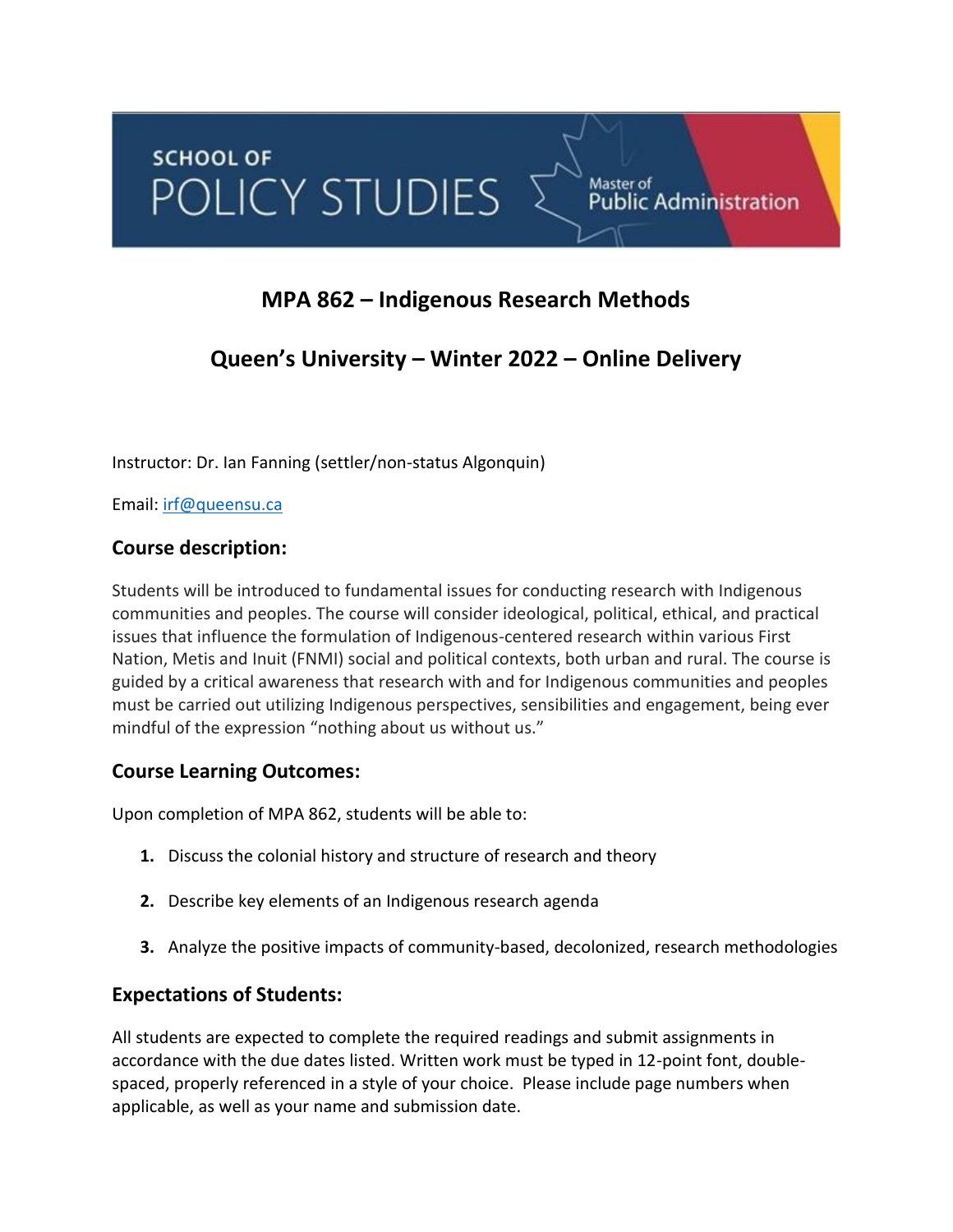# **Expectations of the Instructor:**

I am available for consultation via email, phone, Microsoft Teams and Zoom. I will respond to email messages within 24 hours. On occasion, there will be a longer response time, and I appreciate your patience. I will provide feedback and a grade for assignments submitted on time, within two weeks of the assignment due date.

# **Required Readings:**

Required text: Smith, Linda Tuhiwai. *Decolonizing Methodologies: Research and Indigenous Peoples*. 2nd edition. London: Zed Books Ltd., 2012.

All other required readings will be supplied by the instructor and made available via OnQ. Required readings are listed by session in the course schedule below.

## **Evaluation Overview:**

| <b>Assessment</b>                        | <b>Final Grade %</b> | <b>Assignment Due Date</b>                                    |
|------------------------------------------|----------------------|---------------------------------------------------------------|
| <b>Topic Proposal for Research Essay</b> | 10%                  | Friday, Feb. $4th$ , 10pm                                     |
| Mid-term Infographic                     | 25%                  | Friday, Feb. 25 <sup>th</sup> , 10pm                          |
| <b>Individual Presentation</b>           | 30%                  | Weds, March 18 <sup>th</sup> , 10pm                           |
|                                          |                      | This date my change due to method of<br>presentation delivery |
| <b>Final Research Paper</b>              | 35%                  | Friday, April 1 <sup>st</sup> , 10pm                          |

## **LATE POLICY:**

4% penalty per day late. This will be enacted one minute after the deadline has passed for any assignment submission.

If you require an exception or accommodation related to this policy, please communicate with me well in advance.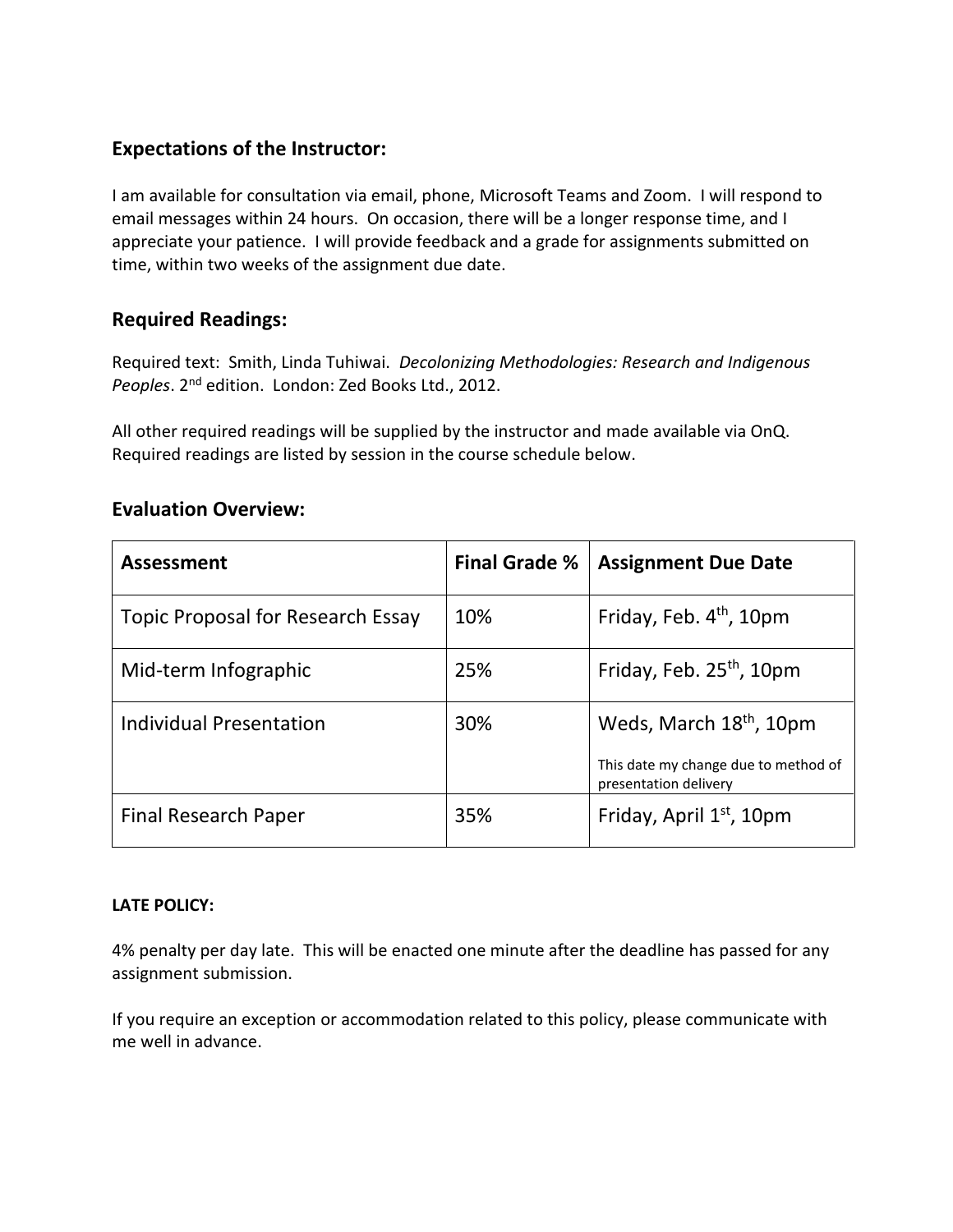#### **COURSE ASSIGNMENTS:**

All written assignments will be prepared in 12-point font, double-spaced format. No title page is required, but make sure your name is on your work. The number of pages listed for each assignment does not include a list of required references. All assignments are to be delivered electronically to my email account, or via OnQ on or before the due date. Feedback on marked assignments will be returned to students via email or OnQ. Instructions and rubrics for all assignments can be found under the Content tab in OnQ.

#### **1. Final Research Essay Proposal**

In a three-page proposal, share your initial thoughts about Indigenous Research Methodologies. In consultation with the instructor, propose a topic, research question and methodology to address this question. Online consultations with the instructor will be available to students.

#### **DUE DATE: Friday, Feb. 4th, 10pm**

#### **2. Mid-term Infographic**

This assignment consists of two parts:

1) Use [https://piktochart.com](https://piktochart.com/) or another site/program (eg. PowerPoint, Prezi, etc.) to produce an infographic that expands on your Research Essay Proposal and addresses the feedback of the instructor

2) To accompany this, you will prepare an audio clip (oral narrative) that highlights the key points of your infographic and guides the instructor through your work. Your audio clip can be up to 15 minutes in length.

#### **DUE DATE: Friday, Feb. 25th, 10pm**

#### **3. Individual Presentation**

You will prepare and deliver a recorded or live online presentation to the instructor. Instructions and details are available in the rubric document in OnQ.

**DUE DATE: Weds, March 18th, 10pm \*This date may change if the student chooses to deliver the presentation live online – in these cases, a date and time will be negotiated with the instructor**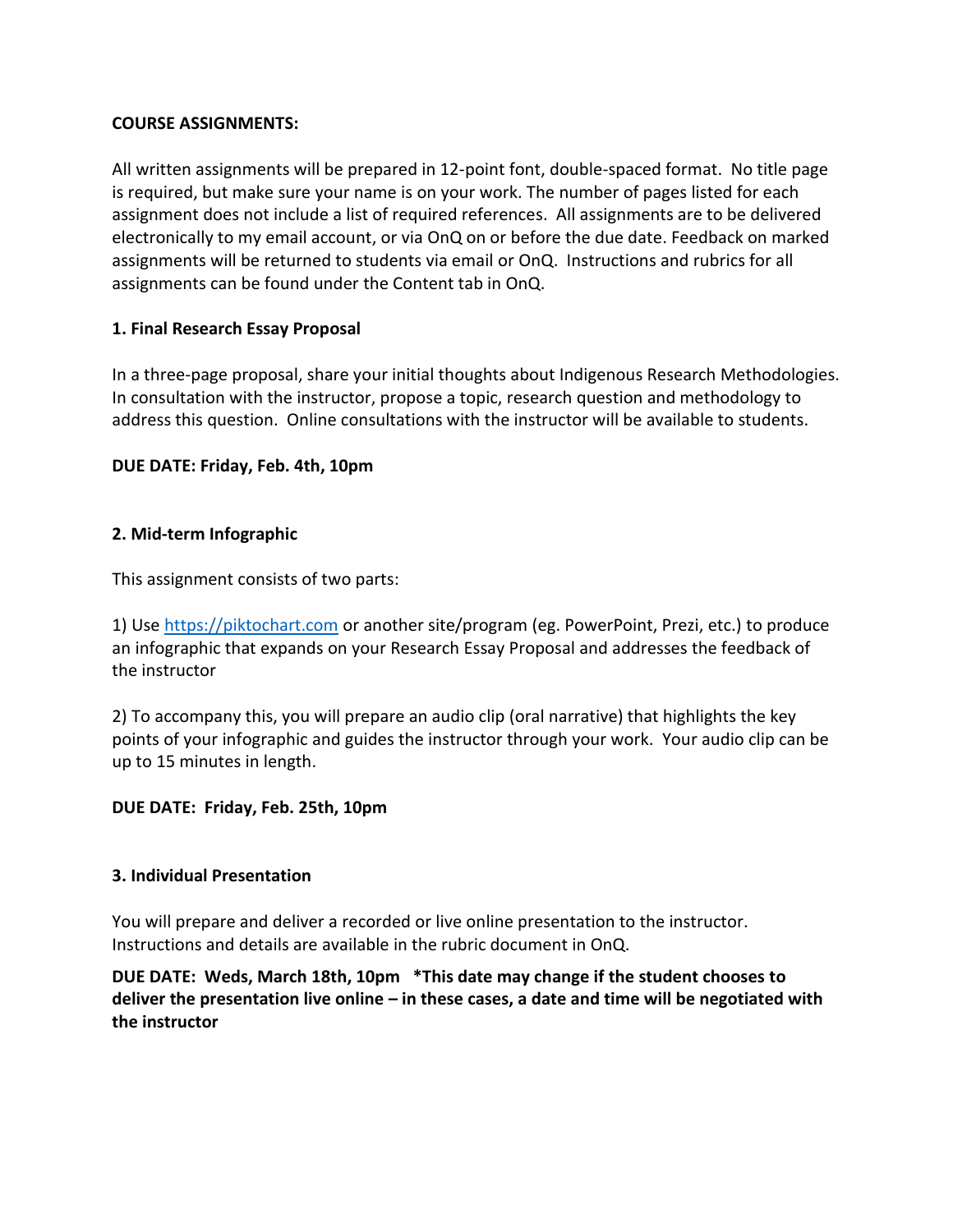#### **4. Research Essay/Project**

You will prepare a 12 – 15-page research essay report based on your proposal earlier in the course. The paper topic will be decided in consultation between the student and instructor. Instructions and details are available in the rubric document in OnQ.

#### **DUE DATE: Friday, April 1st, 10pm**

# **Course Schedule**

## **Week 1: Deconstructing the Colonized (and Colonizing) view of Research**

#### **Required Readings:**

**1.** Smith text – chapter 1

**2.** Lovelace, Robert. *Nothing to Do About Much*. A paper presented to "Indigenous land rights and reconciliation" Conference, Queen's University, September 5 & 6, 2019.

## **Week 2: A Colonized Research Agenda**

**Required Readings:** Smith text – chapters 2 and 3

## **Week 3: Decolonizing Feminism**

**Required Reading:** Arvin, Maile, et al. "*Decolonizing Feminism: Challenging Connections Between Settler Colonialism and Heteropatriarchy*." Feminist Formations, vol. 25, no. 1, 2013, pp. 8-34**.**

#### **Week 4: Research Adventures on Indigenous Lands**

**Required reading:** Smith text – chapter 4

#### **Week 5**: **Indigenous Storywork as Research – Telling our Stories**

**Required readings:** Pages 94 – 108 - Kovach, Margaret. *Indigenous Methodologies: Characteristics, Conversations, and Contexts.* Toronto: University of Toronto Press, 2009.

#### **Week 6: Shifting the Focus to Indigenous Research Methodologies**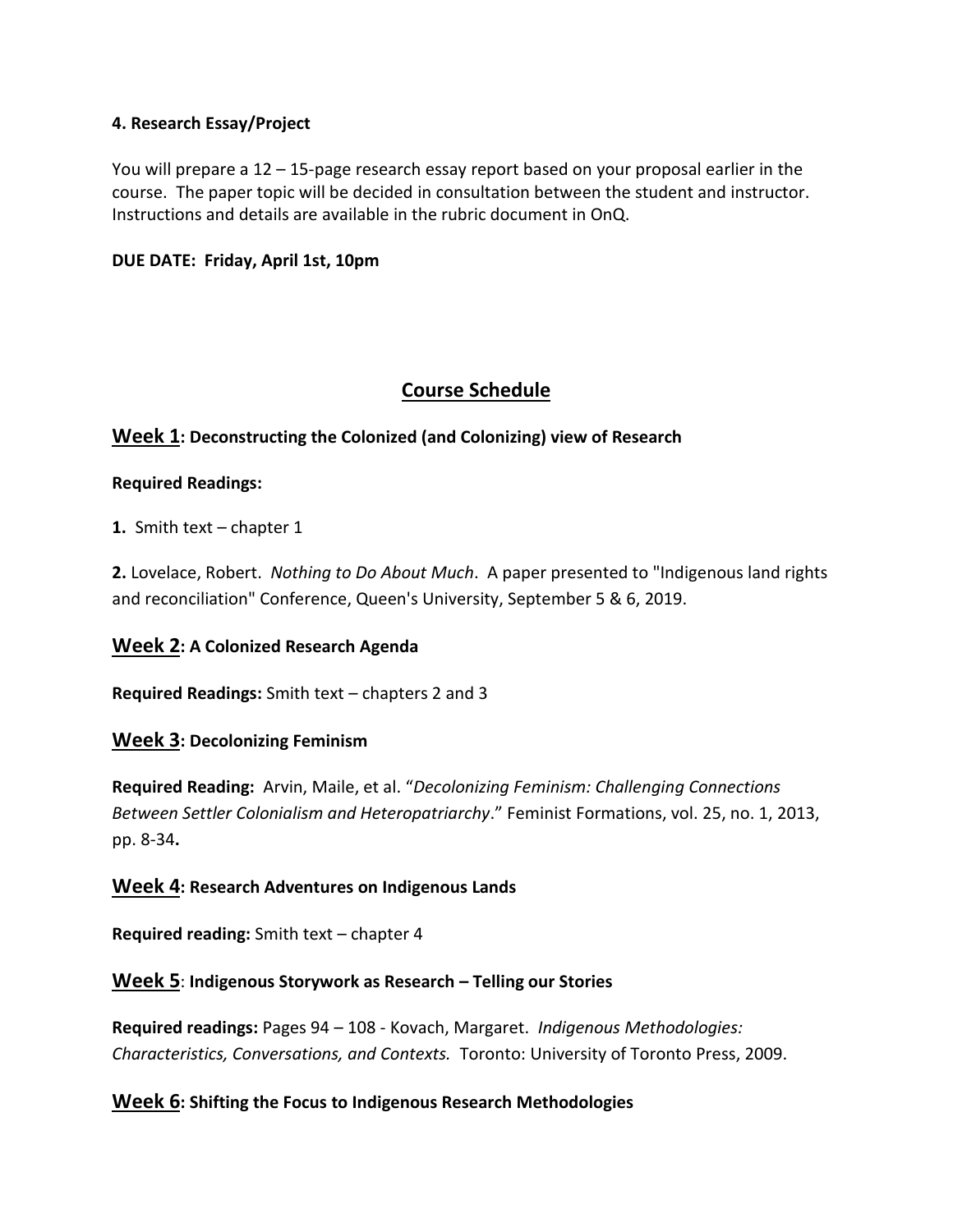**Required readings:** Smith text – chapter 6

**Recommended reading:** Smith text – chapter 5

## **Week 7: Indigenous Research Imperatives**

**Required Readings:** Smith text – chapter 7

**Recommended reading:** Smith text – chapter 8

## **Week 8: Research as a Return to Land**

**Required readings**: Simpson, Leanne. "Land as Pedagogy: Nishnaabeg Intelligence and Rebellious Transformation." *Decolonization: Indigeneity, Education & Society*, vol. 3, no. 3, 2014, pp.1-25.

## **Weeks 9 and 10: Community-Based Research**

#### **Required Readings**:

**1**. Tobias, J., Richmond, C., Luginaah, I. "Community-Based Participatory Research (cbpr) with Indigenous Communities: Producing Respectful and Reciprocal Research." *Journal of Empirical Research on Human Research Ethics*, Vol . 8, No. 2, 2013, pp. 129 – 140

## **Week 11: Indigenous Research and Social Justice Struggles**

**Required reading:** Smith text – chapter 11

## **Week 12: The Paradox of Indigenous Research and Indigenous Resistance**

**Required Readings**: Waziyatawin. "The paradox of Indigenous resurgence at the end of empire." *Decolonization: Indigeneity, Education & Society* Vol. 1, No. 1, 2012, pp. 68 - 85

#### **ACADEMIC INTEGRITY:**

Academic Integrity is constituted by the five core fundamental values of honesty, trust, fairness, respect and responsibility (see www.academicintegrity.org). These values are central to the building, nurturing and sustaining of an academic community in which all members of the community will thrive. Adherence to the values expressed through academic integrity forms a foundation for the "freedom of inquiry and exchange of ideas" essential to the intellectual life